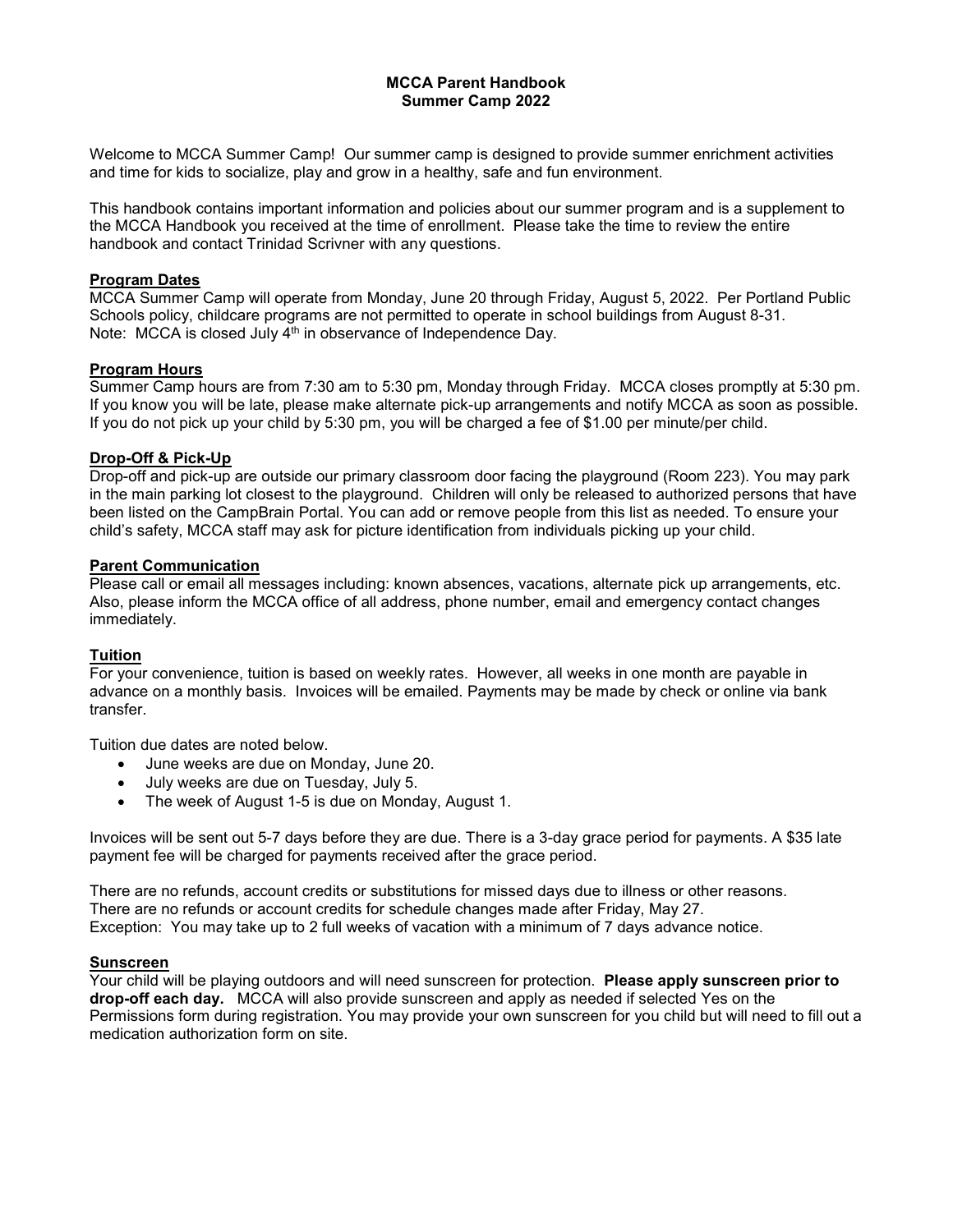# **Health & Safety**

Children must be healthy enough to participate in the program's daily routine. If your child does not feel well, they should not attend MCCA until they feel better and no longer present a risk of passing on their illness. If your child will be absent due to illness, please notify MCCA by 9:00 am. If your child becomes ill while at MCCA, we will notify you (or your emergency contacts) to pick up your child as soon as possible.

Oregon Child Care Licensing Rules require you to pick up your child if they display any of the following symptoms:

- fever over 100 degrees F, taken under the arm
- diarrhea (more than one abnormally loose, runny, watery, or bloody stool)
- vomiting
- nausea
- severe cough
- unusual yellow color to skin or eyes
- skin or eye lesions or rashes that are severe, weeping or pus filled
- head lice (head must be completely symptom free)
- stiff neck or headache with one or more of the symptoms listed above
- difficulty breathing or abnormal wheezing
- complaints of severe pain

Please notify MCCA if your child has any communicable condition, such as pink eye, chicken pox or lice. It is important that we notify other parents of communicable illnesses in a timely manner.

## **Covid19 Policy**

Individuals who test positive must *be excluded from child care and* isolate at home for 5 days. They may then return when symptoms are resolving and fever-free for 24 hours. Upon returning to care, that individual should wear a well-fitting mask in child care and public settings for the 5 days after their isolation started. Early education and child care programs must notify families of an exposure so they can watch for symptoms, but children/staff exposed do not need to be excluded unless they have two or more COVID symptoms or test positive. Early education and child care programs may choose to impose stricter isolation, quarantine or masking requirements.

## **Lunch**

Children need to bring a healthy sack lunch each day, non-microwave meals only. Refrigeration space is limited, so lunches need to be nonperishable as well. Please do not send any glass containers. Lunches must meet USDA guidelines and include at least one serving of each of the following:

- **bread/grain**
- **meat** (includes fish, poultry or meat alternative)
- **a fruit or vegetable**
- **milk \*\***MCCA will provide milk for lunch on non-field trip days. Parents need to provide a nutritious drink (ex. 100% fruit juice) in their child's lunch on field trip days. **Soft drinks and candy are not allowed.**

If your child has food allergies, it is important that you notify MCCA so that we may take proper precautions.

## **Snacks**

Children need to bring a nutritious morning snack consisting of at least 2 food groups. MCCA will provide an afternoon snack. Special treats may be brought in for birthdays. Please make advance arrangements with the Executive Director.

## **Clothing**

Your child needs to be dressed for active and/or messy play. Clothing guidelines are as follows:

- t-shirt with sleeves (recommended for sun exposure). Halter and tube tops are not allowed.
- children wearing skirts/dresses must wear shorts underneath
- socks
- a change of clothing to be kept at MCCA
- footwear that allows for active play and running ex. sneakers or sandals with a snug fit **For safety reasons, flip flops and crocs are not allowed.**